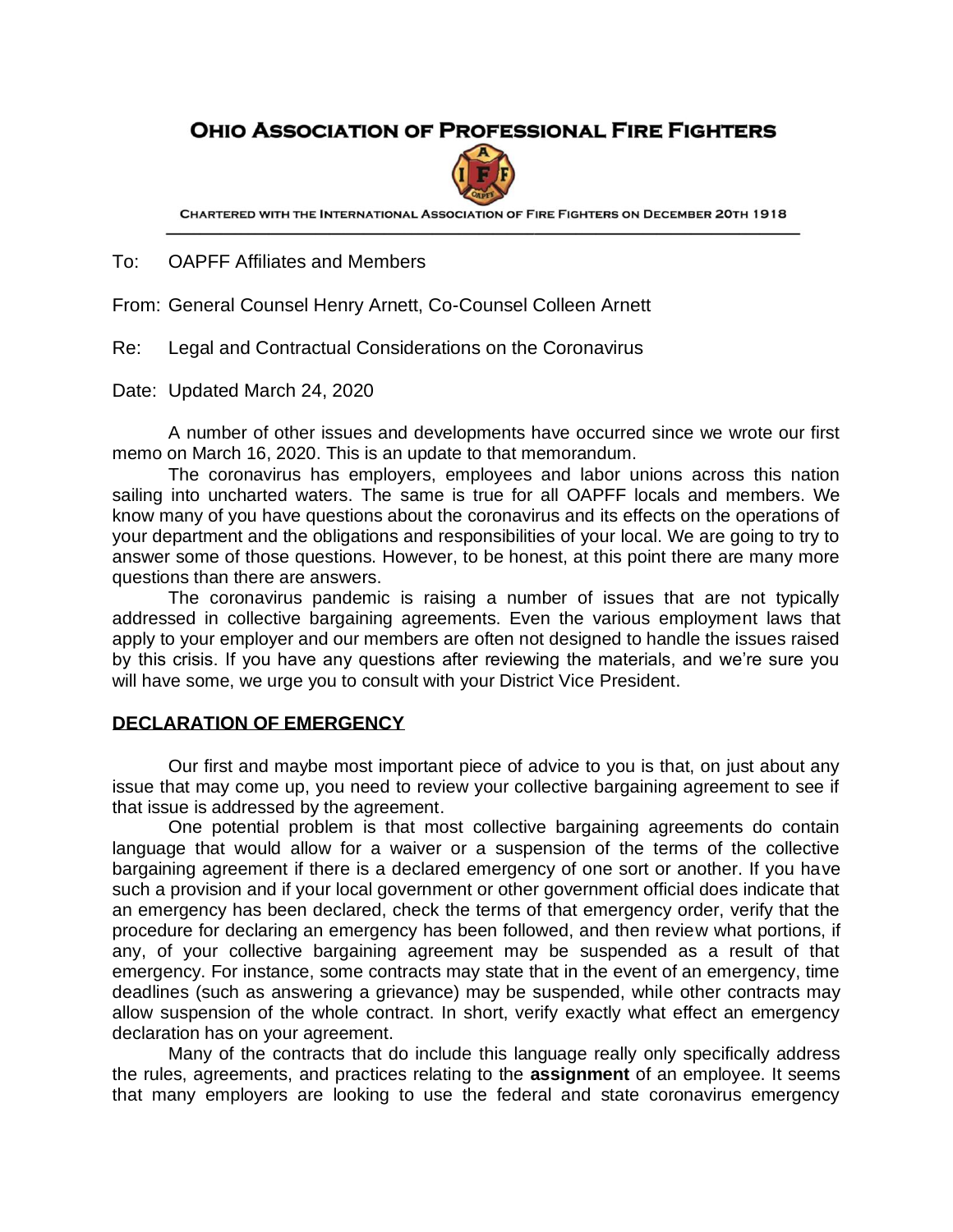declaration to change firefighters schedules and/or revoke time off (such as vacation and Kelly Days). However, assignment changes are different than scheduling changes. This waiver language gives the department the right to, for example, switch someone from a 40 hour fire prevention position to a crew. It does not give the department the right to do anything else, such as changing hours of work revoking time off.

### **QUARANTINES/SELF-ISOLATION**

Many questions may arise after firefighters are exposed to the coronavirus. That exposure might be on the job, either from a coworker or a patient treated on an emergency medical run, or it could be an off-duty, away from the job, exposure. Firefighters who are exposed may be quarantined or told to self-isolate at home. Right now the typical quarantine period is 14 days, but, as with everything else in connection with this virus, that presumably could change.

Given the current climate, we think that everyone would agree that a department which has a reasonable belief a firefighter has been exposed to the coronavirus would be within its management rights to order the firefighter to not report to work.

#### **INJURY LEAVE/ADMINISTRATIVE LEAVE/SICK LEAVE/EARNED TIME**

But what happens if a firefighter is sick, is quarantined, is told to self-isolate, or is told by the employer not to report to work for 14 days? If a firefighter has to be off, the question that arises is how is the firefighter to be compensated. The first thing you need to do is review your collective bargaining agreement to see if that supplies any answers. If the firefighter is sick or is caring for someone who is sick, there should be no problem applying the terms of the collective bargaining agreement on sick leave.

On the other hand, if the firefighter is not sick but is not working because of a quarantine or an order from the department not to report to work because of exposure to the coronavirus, the question becomes a little more complicated. Some contracts have sick leave provisions that deal with the use the sick leave when the employee is quarantined; however, most collective bargaining agreements probably do not have any language allowing sick leave to be used for quarantines. If the contract does allow sick leave to be used if a firefighter is quarantined, what this actually means may sometimes be in dispute. Is a firefighter who is told to self isolate by a doctor in a quarantine situation?

In addition, if the quarantine or self-isolation is because of an on-the-job exposure, the question would be whether or not the firefighter should be placed on paid administrative leave or injury leave, as opposed to forcing the firefighter to use his/her own sick time. If the firefighter wants to work but is told by the employer that he/she cannot report to work, should a firefighter be required to burn the firefighter's sick leave or other earned time off? While it would seem apparent that an employer who refuses to allow a firefighter, who is displaying no symptoms of illness, to work should place the firefighter on paid administrative leave, some employers may argue that they have no provisions for administrative leave and that the firefighter therefore has to use his/her own earned time or go on an unpaid leave status. We are guessing that the majority of collective bargaining agreements do not address this issue, but you should insist that administrative leave be utilized in such a situation.

Injury leave may also be an option, but the problem with using injury leave is that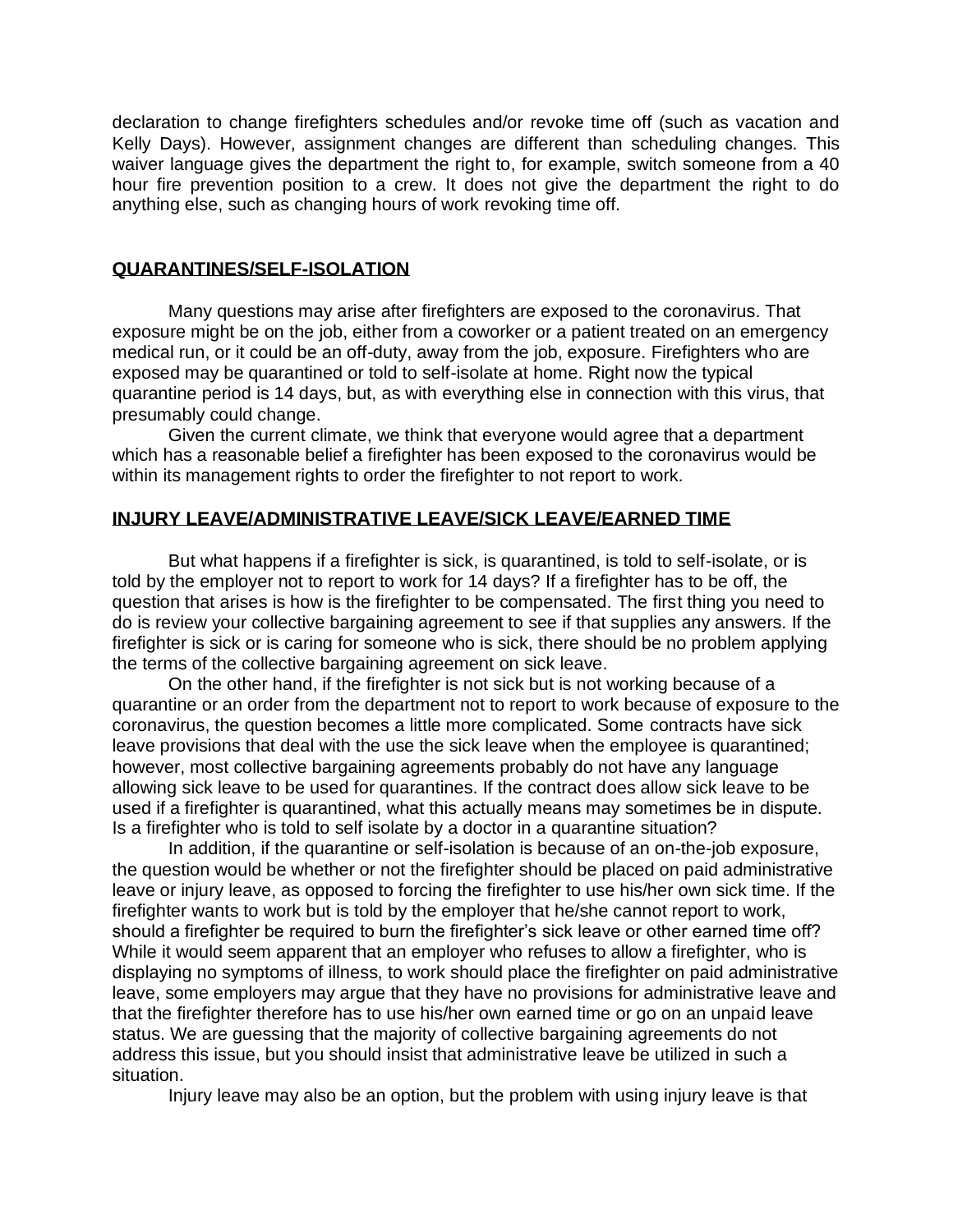most contracts allow injury leave only for allowed workers compensation claims. As discussed below, a coronavirus illness, even if clearly sustained as a result of an on the job exposure, may not qualify for workers compensation.

Assuming there is no clear answer as to how a firefighter is to be compensated, this is obviously something that you may want to raise with the employer and indicate that the parties need to bargain over this.

## **CONFIDENTIALITY**

Typically, medical information obtained by or provided to the employer is confidential. If, for instance, the employer finds out that Firefighter A has ever tested positive for HIV, the employer could not release that information and would have to keep the identity of Firefighter A and his condition private. But what if the employer finds out that Firefighter A has contracted the coronavirus? The law would probably say that Firefighter A's identity and his condition is confidential and should not be revealed. But common sense would suggest that the employer, which does after all have a duty to maintain a safe working environment, should reveal this information to some extent. Disclosure may be necessary so that those individuals who may have interacted with Firefighter A know of their possible exposure and can take appropriate actions.

Of course, the question might still remain as to the extent of the disclosure. Should disclosure be made to Firefighter A's crew? To his shift? To the entire fire department? To members of the public, such as family members who were present during an EMS run and who may have interacted with Firefighter A? At this point, an employer who reveals what would otherwise be considered confidential information is probably not going to face repercussions so long as the disclosure is limited to what would reasonably be necessary to protect the health and safety of co-workers and the public.

#### **PHYSICAL EXAMS**

Most employers generally cannot require their employees to take physical examinations, at least in the absence of a reasonable belief that the employee is unable to perform his or her job or presents a risk to the health and safety of others. This would include something as simple as asking an employee to have his or her temperature taken. A number of people are questioning whether this legal requirement would still hold in light of the current situation, and whether employers can now legally require employees to submit to an exam, such as having their temperatures taken, before entering the workplace.

Regardless, as most of you will already know, the rules that apply to other employers often do not apply to fire departments. Because firefighters are in safety sensitive positions, employers can often require them to submit to physical exams even when other employers could not do so. Thus, there would appear to be no prohibition on a fire department checking any of its firefighters to determine if they are showing any of the symptoms of coronavirus.

#### **MANDATED OVERTIME/HOLDOVER**

With the possibility that some departments may experience a significant absenteeism problem because of firefighters being sick or unable to report to work, the possibility of mandated overtime or involuntary holdovers becomes very real. What to do about this? First, again, review your collective bargaining agreement. Is mandated overtime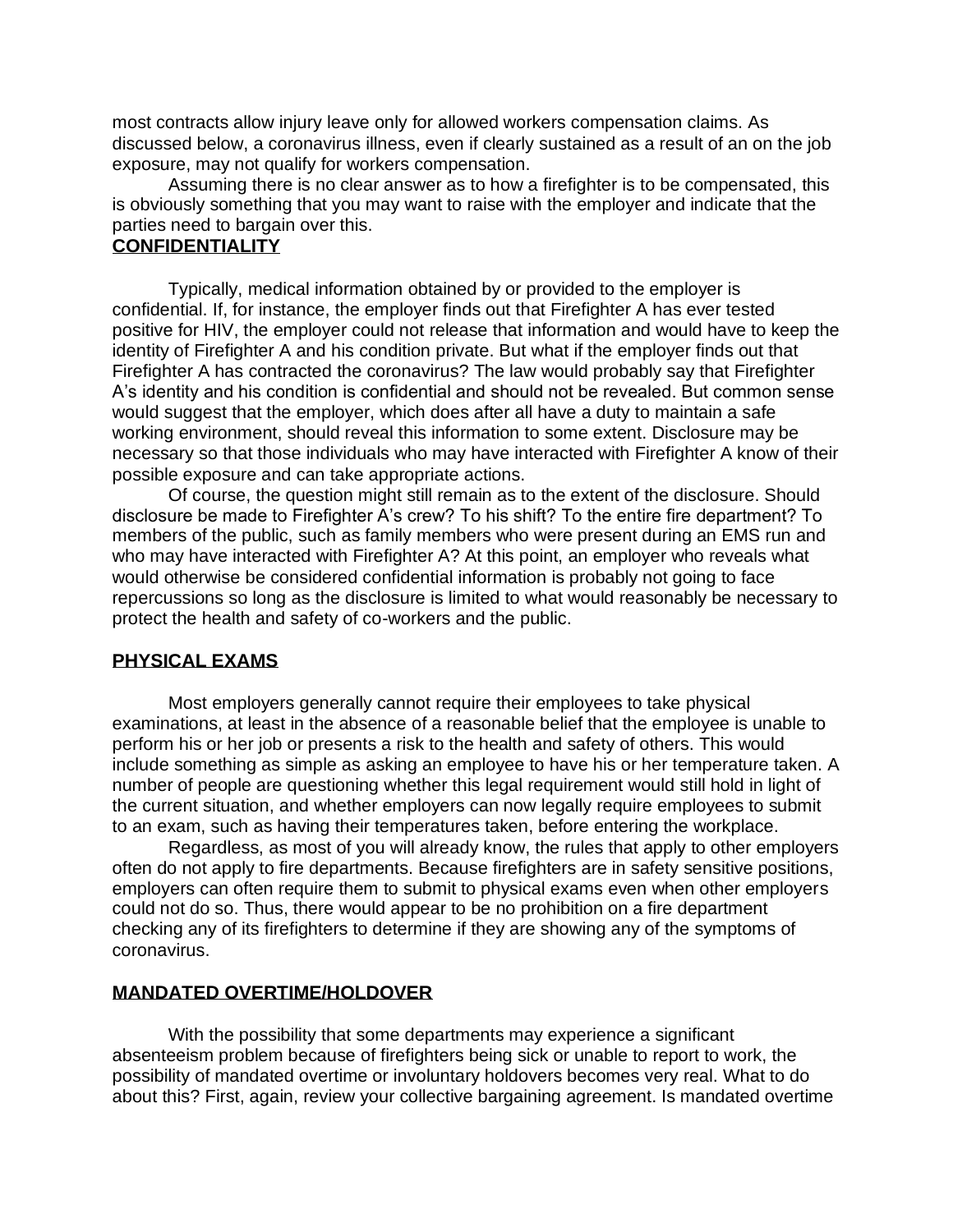prohibited? Has the employer been allowed to mandate overtime or require firefighters to involuntarily holdover in the past? If the answer is not clear-cut based upon your contract, demand bargaining on the issue.

## **WORKERS COMPENSATION**

The OBWC has answered the question whether a COVID-19 illness would be covered, sort of. In a FAQ's page just posted on its website, OBWC states the following:

Q 1: If I contract COVID-19, is it a compensable workers' compensation claim? A: It depends on how you contract it and the nature of your occupation. Generally, communicable diseases like COVID-19 are not workers' compensation claims because people are exposed in a variety of ways, and few jobs have a hazard or risk of getting the diseases in a greater degree or a different manner than the general public. However, if you work in a job that poses a special hazard or risk and contract Covid-19 from the work exposure, BWC could allow your claim.

Note that OBWC does not say it *would* allow the claim, only that it *could* allow the claim. That tells us that a final decision on this issue really hasn't been made yet. Still, at least it is a good sign that OBWC didn't rule out coverage. We suggest that if a firefighter does become ill from the coronavirus, and can show that there was an on-the-job exposure, the firefighter should consider filing a claim. If allowed, that might have the added benefit of invoking any applicable injury leave provisions found in the firefighter's collective bargaining agreement.

OBWC also addresses several other issues on the FAQ's page. These include the following:

OBWC makes it clear that workers compensation benefits will not be paid if someone is quarantined due to COVID-19. If you are not actually sick, there will be no benefits such as temporary total compensation. However, unemployment compensation benefits might be available.

Some benefits, such as temporary total compensation, are being extended to April 30, 2020, even if the claimant cannot obtain the medical documentation that would otherwise be required for an extension.

OBWC is temporarily suspending all independent medical examinations (IME's). If permitted by the law, OBWC will be using physician file reviews to a greater extent. OBWC is also exploring alternative means of obtaining IME's, including "virtual" exams.

Although questions still remain, OBWC is obviously working to answer many of the issues raised by COVID-19.

## **EXTRA DUTIES**